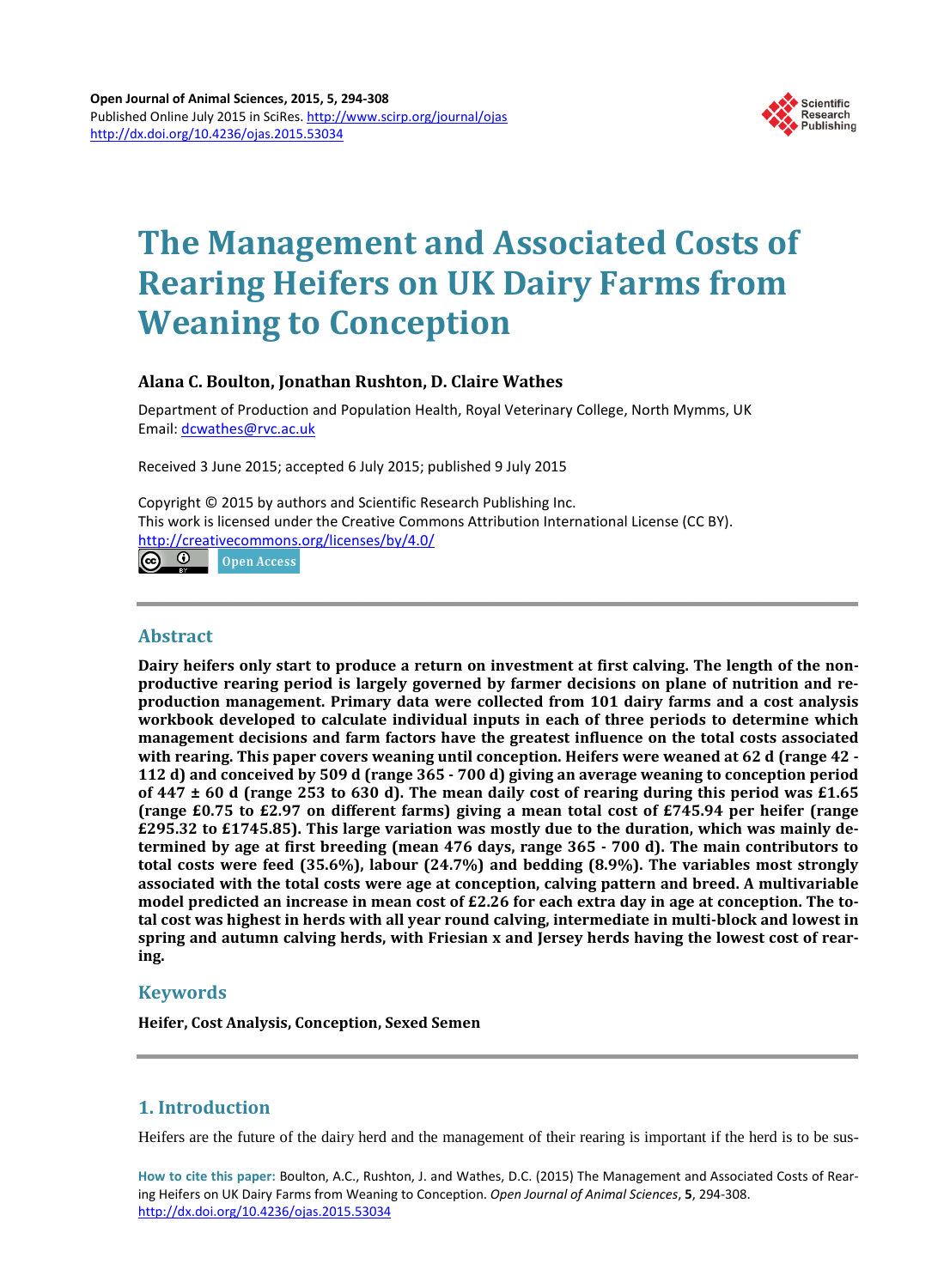tainable and heifer wastage reduced. A common aim is to breed replacement heifers by 15 months of age to achieve an age at first calving (AFC) of 24 months. This is generally considered the minimum at which animals are sufficiently grown to calve without difficulty and to achieve a good first lactation milk yield. In practice, few farms achieve an average AFC of 24 months, with mean values ranging globally from 26 to 31 months [\[1\].](#page-12-0) Keeping the AFC to 2 years reduces the cost of rearing replacements but requires a good standard of management to ensure an adequate growth rate. Farmers generally decide when to start serving animals based on either age or size (weight and/or height). A high conception rate is then essential to achieve a low AFC. Another key consideration is health. Poor health not only slows growth and reduces fertility, but 6.9% of heifers born on UK dairy farms die or are culled between 28 days and the start of breeding [\[1\]](#page-12-0) [\[2\].](#page-12-1) This impacts on the economics as the cost of resource use up to the point of death has to be apportioned onto the cohort of surviving heifers.

The period from weaning to conception is one of great physiological change during which heifers reach sexual maturity. It is also the period of greatest absolute growth with 75% of frame growth occurring prior to the onset of puberty [\[3\].](#page-12-2) Feeding and nutrition also changes during this time as calves move onto a mostly forage based diet after weaning with some supplementary feeding of concentrates. Within the UK, heifers are typically managed in groups and either kept indoors in loose housing or at pasture, depending on farm policy and season of calving. Management of feeding is important as heifers often experience a growth check post weaning and at the beginning of their first grazing season [\[4\].](#page-12-3) Pre-pubertal growth is particularly important from 3 months of age as mammary development is three times faster than the body as a whole [\[5\].](#page-12-4) Rapid growth of the mammary fat pad and the mammary ducts occurs post-weaning and this growth continues until the completion of several oestrous cycles [\[6\]-](#page-12-5)[\[8\].](#page-12-6)

Some studies suggest that a high plane of nutrition that encourages an increased growth rate from weaning to puberty reduces the amount of mammary parenchymal growth and therefore first lactation yield [\[9\].](#page-12-7) However, rapid growth rate until 4 months of age was found to have no adverse effect on mammary development [\[10\].](#page-12-8) A meta-analysis conducted by Zanton and Heinrichs [\[11\]](#page-12-9) on prepubertal average daily gain (ADG) of Holstein heifers showed that maximal first lactation yield was achieved with an ADG of 799 g/d with weight gain greater than this being associated with decreased milk production during first lactation. At the time of breeding, around 14 to 15 months of age, heifers should weigh 55% - 60% of their mature body weight to reduce the risk of dystocia and to calve down at the correct height and weight at around 24 months of age [\[12\].](#page-12-10) Even within breeds mature BW can vary considerably according to selection policy so actual target weights should be based on those of the mature cows in the herd [\[13\].](#page-12-11)

Puberty is the time at which reproduction first becomes possible and is dependent on a certain level of body fat and protein reserves being achieved. In large dairy breeds, heifers begin cycling at approximately 40% of mature body weight at around 9-11 months of age. Several factors have been shown to influence the age of onset of puberty including weight, body size, breed, season and plane of nutrition [\[14\].](#page-12-12) The age that heifers achieve puberty will influence when the heifer is bred for the first time which in turn affects the age at first calving (AFC) and length of the non-productive period. Brickell *et al*. [\[15\]](#page-12-13) found a first service conception rate of 67% in a study of fertility in English nulliparous heifers compared with 57% (range 40% to 70%) in the USA [\[16\]](#page-12-14) and 64% in Sweden [\[17\].](#page-12-15) In their study, Kuhn *et al*. [\[16\]](#page-12-14) found the maximum conception rate in heifers aged 15 to 16 months and that conception rate decreased markedly with increasing age with a 13% drop in conception rate in heifers aged ≥26 months. There is considerable variability between UK dairy farms in the way that heifer fertility is managed. Farmers often start by using artificial insemination (AI), perhaps for a fixed number of occasions, and then run remaining non-pregnant animals with a bull. Successful AI requires either good heat detection or use of oestrous synchronisation regimes [\[18\]-](#page-12-16)[\[20\].](#page-12-17) At present there is increasing use of sexed semen on heifers in dairy herds, driven by welfare and economic concerns over the production of unwanted bull calves, although the likely success rates are approximately 70% to 80% of those achievable using unsexed semen [\[20\]](#page-12-17) [\[21\].](#page-13-0)

One of the biggest health concerns during this period is from parasitic helminths during the first grazing season. Evidence has shown that infection from gastrointestinal worms leads to substantial weight loss in rearing stock due to reduced dry matter (DM) intake and parasitic bronchitis [\[22\].](#page-13-1) Studies have shown that heifers not treated with either a topical worming treatment or deworming bolus prior to and after turnout have reduced ADG compared to treated heifers [\[23\]](#page-13-2) [\[24\].](#page-13-3) Depending on the calving pattern of the farm, heifers can enter the milking herd without full immunity which can affect future production and fertility.

The period from weaning to conception is normally the longest development period for replacement heifers. It is also a time when management of heifers is greatly reduced due to a majority of farms moving their young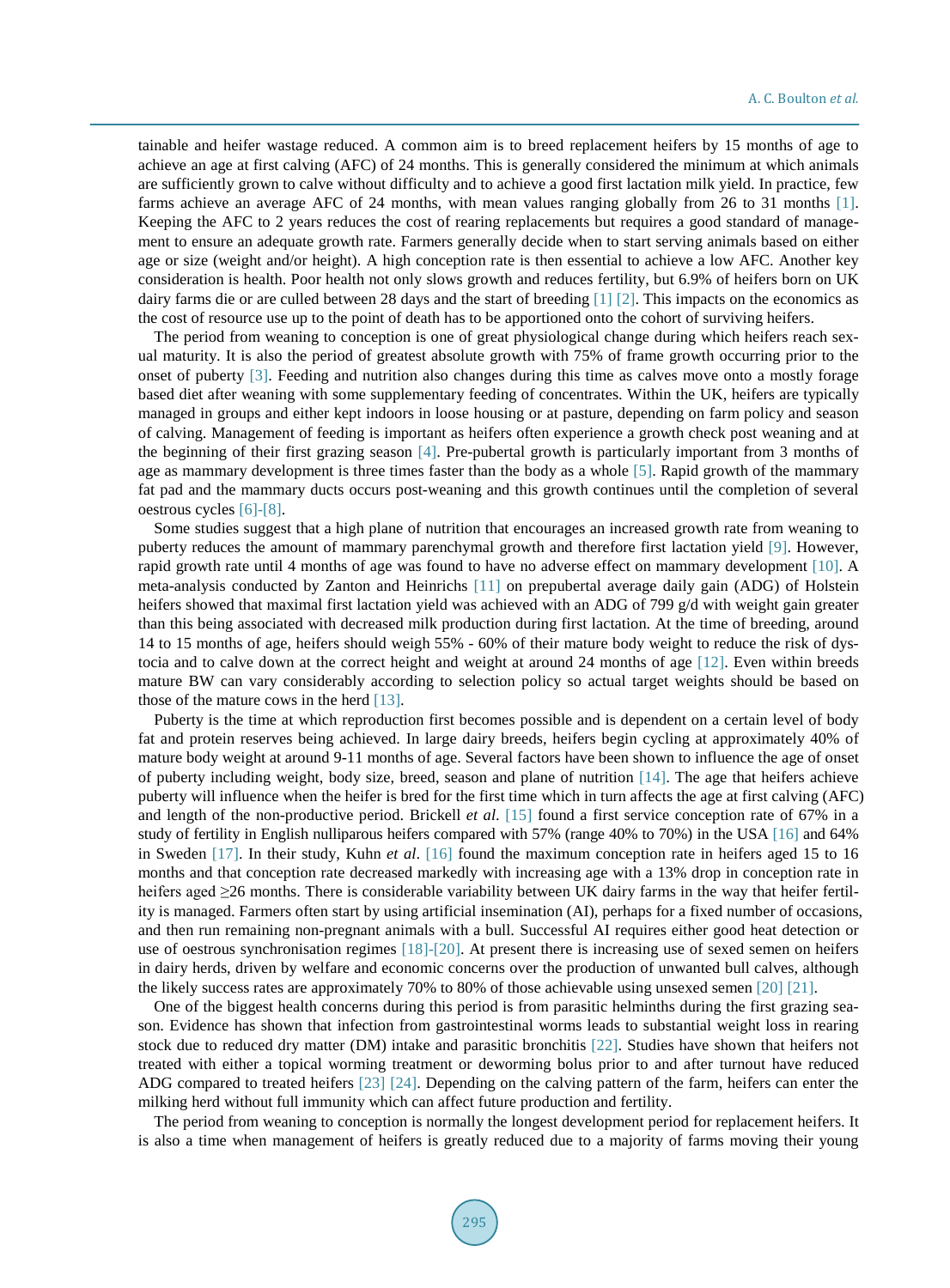stock to different holdings away from the home farm. The aim of this study was to examine the management and cost of rearing dairy heifers from weaning to conception on a sub-set of UK dairy farms.

## **2. Materials and Methods**

### **2.1. Farm Selection, Questionnaire and Data Collection**

A total of 102 dairy farms in England, Scotland and Wales were recruited via industry extension services, farm consultancy groups, social media platforms and private veterinary groups. Information on costs associated with the period from birth to weaning have been published previously [\[25\].](#page-13-4) This paper covers the development period from weaning to conception. Data from 101 dairy farms were analysed as one farm was a flying herd and therefore sold off all their heifers following weaning. The farms were visited from March through August 2013 during which an interview and questionnaire were undertaken by a single researcher (Royal Veterinary College Ethics and Welfare Committee number 2013 1199). The questionnaire was based on a comprehensive study of dairy calf and heifer rearing in Canada [\[26\].](#page-13-5) A total of 124 questions (46 closed and 78 open) were completed during the interview with 13 closed and 39 open questions covering the period from weaning to conception. Interviews took on average 60 minutes to complete (range 40 to 120 minutes) and included questions relating to labour, type and characteristics of heifer housing, the availability of solid feeds including both forage and grain mixtures, concentrates and by-products, details on turn-out and grazing, the transportation and movement of youngstock, monitoring of animals including growth rate, disease, vaccination and health treatments (worming) and breeding and fertility. Input costs and farm factors pertaining to this period were also recorded.

#### **2.2. Calculation and Analysis of Input Costs**

To calculate the time spent in the period from weaning to conception the length of gestation was subtracted from the average AFC provided by the farmer to give the average age at conception. The period of time that heifers spent in this development period was therefore the difference between the age at conception and age at weaning. The number of days for gestation was set at 274 days (9 months) and was based on the range of gestation lengths found in a study by Jousan *et al*. [\[27\].](#page-13-6)

The cost of housing, including bedding and disinfection costs, was based on the duration that heifers spent in the housing unit, the stocking density, the size of the housing unit, the type of bedding used, the cost per tonne of bedding material, the frequency of mucking out and rebedding and the use of disinfection in the housing unit. For farms that used mats either in cubicles or in group housing the cost of the mat was apportioned to the heifer only once even if they moved onto a different housing unit that also utilized mats as bedding material.

Feed costs including those for forage, grain mixtures, supplements, concentrates and by-products were recorded. The age that particular feed types were offered to heifers were also documented as well as the price per tonne for the feed, the quantity fed per day (kg of freshweight) and the duration of feeding (days). If the feed was provided *ad libitum* for a period of time then the expected daily intake of feed for the particular age as discussed in the literature was used to calculate cost. If a range of figures were given for quantity, price or duration, the average of the figures was used in the calculations.

Questions asked regarding turnout of heifers included whether or not heifers had access to pasture and under what basis they were turned out. Farmers were allowed up to three decision criteria for turn out. The month they were turned out and returned to their housing was recorded as was their weight and/or age. The type of pasture and water source heifers had access to and whether youngstock were subject to any human disturbance (e.g. train tracks, dog walkers, motorways) was also documented. Whether heifers were subject to disturbance was recorded as this might explain differences in disease incidence, time at grass and growth rate.

The cost of grazing per hectare included annual establishment costs which were based on a five year ley and included the cost of seed, fertilizer and chemicals, annual fertilizer costs, the opportunity cost of renting out the land for other uses and the cost of contractors. The cost of contractors included the cost of fertilizer application and the costs associated with completing three silage cuts (mowing, harvesting, bailing and wrapping). Fertilizer costs, establishment costs and contracting costs were obtained from The Agricultural Budgeting and Costing Book [\[28\]](#page-13-7) and DairyCo grassland management improvement programme [\[29\].](#page-13-8)

The total cost of movement and transportation of heifers post-weaning included the cost of the initial movement of youngstock to another holding, journeys to and from the farm each day to inspect stock and/or provide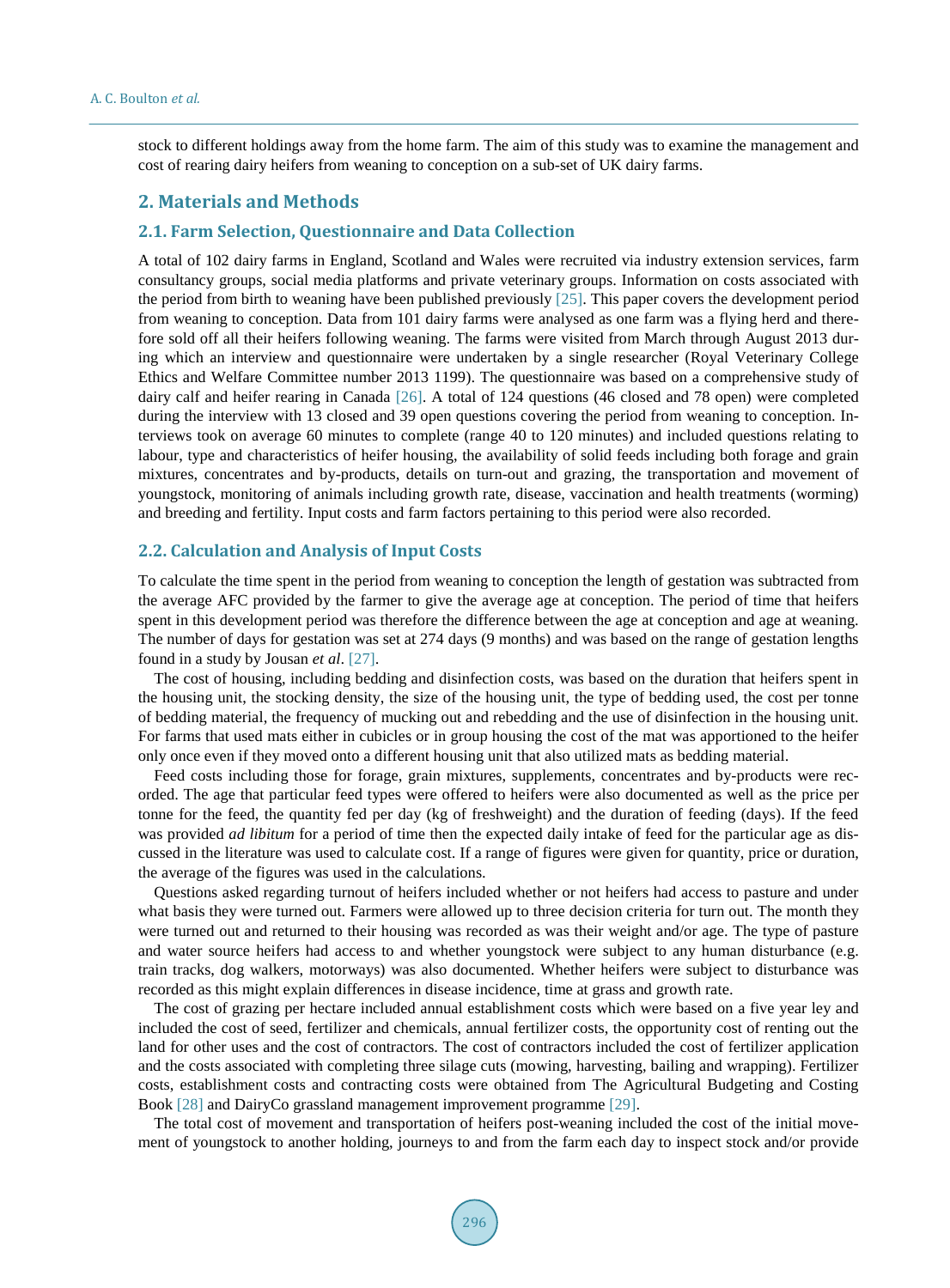supplemental feed or medical treatment, and the return journey to the farm prior to calving. It was assumed that the replacement herd was inspected and/or fed once per day based on The Welfare of Farmed Animals (England) Regulations 2000 (S.I. 2000 No. 1870) Schedule 4, paragraphs 3 and 4. If the heifers were transported to a contract rearer for the duration of their time up to calving then only the initial and return journey were costed.

Health and disease treatment during this period included the cost of vaccination, worming and ectoparasite treatment and the cost of veterinary medicine. If a heifer was given a booster or annual vaccination only the costs of those administered during the time from weaning to conception were included in the results. If the cost of the treatment was unknown by the farmer, the cost of the product was obtained from an online veterinary pharmaceutical supplier along with recommended dosage. Many treatments require a current bodyweight in order to determine dosage: if the farmer did not record bodyweight then the predicted bodyweight of the heifer at the age of treatment was used in the calculations [\[30\].](#page-13-9)

The total cost of breeding included the cost of the veterinarian or technician administering artificial insemination (AI) and pregnancy confirmation,the cost and number of straws used depending on the number of services per conception, whether sexed or conventional semen was used, the cost of any synchronization or oestrus inducement treatments and any reproductive management services (RMS). The cost of labour associated with reproduction if AI was performed by farm personnel was included in the cost of farm labour. If the number of services per conception and conception rate were not known, a 65% first service conception rate was applied to farms that did not use sexed semen and a 40% first service conception rate to farms that used sexed semen [\[20\]](#page-12-17) [\[31\].](#page-13-10) Sexed semen was always taken to be the first semen used followed by conventional semen unless stated otherwise. The cost of keeping a bull on farm included the cost of purchase, depreciation and annual running costs which covered the expenses for food, housing and veterinary services. The cost of purchase was set at £4500 with a £1200 cull value based on 5 years of service. This resulted in a £660 annual depreciation cost. If only one bull was present on the farm, the cost was apportioned based on the number of heifers and cows he was required to service. If the bull was only used for the replacement herd then the costs of maintaining a bull on the farm was apportioned to heifers only.

The methodology used to calculate the cost of labour, building and equipment depreciation, electricity, free water consumption and slurry storage and soiled bedding costs are described in Boulton *et al.* [\[25\].](#page-13-4) With reference to slurry storage the volume of slurry produced per day per heifer was estimated at 7.0 litres/day up to 91 days of age, 20.0 litres/day aged >91 days to 395 days and 40.0 litres/day aged >395 days to conception.

#### **2.3. Statistical Analysis**

The costs of inputs were collated in Microsoft Office Excel 2010 with STATA v12.1 (StataCorp, College Station, Texas, USA) used for statistical analysis. The Shapiro-Wilk test was used to test for normality and the Breusch-Pagan/Cook Weisberg test for heteroskedacity. Associations between each of the farm factors and cost of rearing were tested using simple linear regression with analysis of variance (ANOVA) used to test for differences between the means of categorical variables. Continuous variables were categorized if the plot of residuals against each of the continuous predictor variables failed. Explanatory variables were assessed for collinearity, with a score of  $>0.8$  indicating high correlation between two variables [\[32\].](#page-13-11) Variables with *p*-values < 0.2 in the univariate analysis were included in a multivariable analysis using forward stepwise selection starting with the variable with the highest F statistic and lowest *p*-value from the univariable analysis. The results of the ANOVA were used to determine the fit of the model. Tests for interactions between variables were also conducted.

#### **3. Results**

The UK farms included in this study kept between 10 and 1200 milking cows. The majority of the farms (73) practiced an all year round (AYR) calving pattern, 14 were autumn calving (August to October), 5 spring calving (February to April) and 10 were classified as multi-block, having two distinctive calving periods with a break in between. They were mostly conventional enterprises, with 9 herds registered as organic. Heifers on the farms included in this study were weaned at  $62 \pm 13$  d, range 42 - 112 d [\[25\].](#page-13-4) The mean age at conception was 509 days, range 365 - 700. The length of the period from weaning to conception was 447 d, range 253 - 630 d. The contribution of each of the input costs to the total cost from weaning to conception is summarized in **[Table](#page-4-0)  [1](#page-4-0)** and **[Figure 1](#page-4-1)**.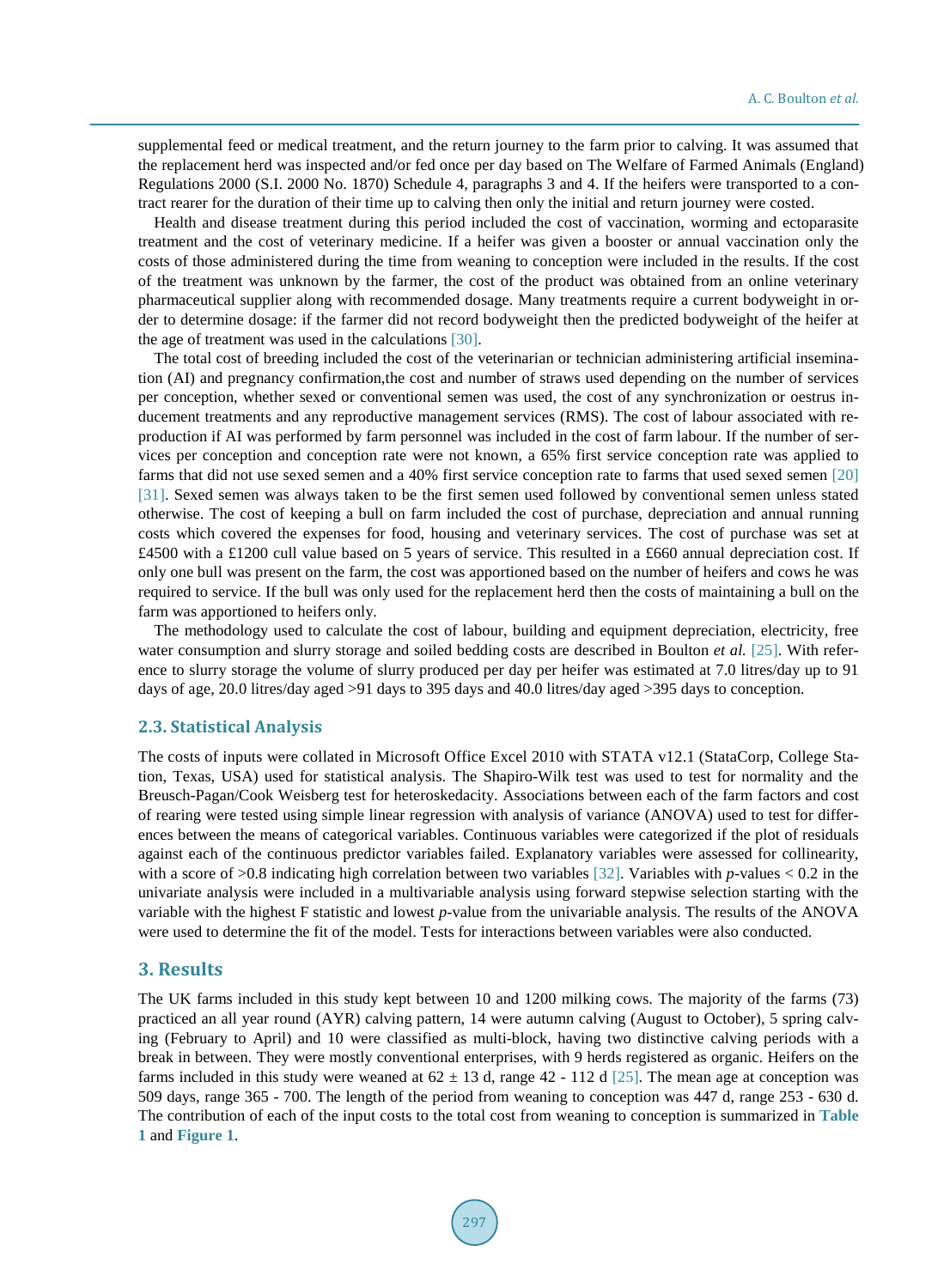<span id="page-4-1"></span>

**Figure 1.** Contribution of input costs to total cost of rearing from weaning to conception.

<span id="page-4-0"></span>

|                                         | % Contribution to total cost of weaning |                 |               |        |  |  |  |  |
|-----------------------------------------|-----------------------------------------|-----------------|---------------|--------|--|--|--|--|
| Input                                   | $n^a$                                   | Mean            | Range         | Median |  |  |  |  |
| Labour                                  | 101                                     | $24.7 \pm 11.9$ | $7.3 - 72.1$  | 22.2   |  |  |  |  |
| Bedding                                 | 101                                     | $8.9 \pm 5.2$   | $0.5 - 21.4$  | 8.1    |  |  |  |  |
| Disinfection                            | 66                                      | $0.2 \pm 0.02$  | $0 - 3.9$     | 0.03   |  |  |  |  |
| Building depreciation                   | 101                                     | $3.2 \pm 1.3$   | $0.6 - 7.3$   | 3.1    |  |  |  |  |
| Purchased and homegrown feed            | 101                                     | $35.6 \pm 10.0$ | $14.9 - 56.8$ | 35.7   |  |  |  |  |
| Grazing                                 | 96                                      | $7.0 \pm 3.7$   | $0 - 20.9$    | 6.4    |  |  |  |  |
| Movement and transportation             | 77                                      | $0.8 \pm 0.9$   | $0 - 5.9$     | 0.5    |  |  |  |  |
| Breeding and fertility                  | 101                                     | $8.4 \pm 4.6$   | $0.7 - 21.7$  | 7.6    |  |  |  |  |
| Water                                   | 101                                     | $2.0 \pm 0.8$   | $0.8 - 4.5$   | 1.9    |  |  |  |  |
| Vaccinations                            | 74                                      | $1.9 \pm 1.2$   | $0 - 5.3$     | 1.7    |  |  |  |  |
| Worm control and ectoparasite treatment | 91                                      | $1.3 \pm 1.0$   | $0 - 5.3$     | 1.3    |  |  |  |  |
| Disease and health treatments           | 11                                      | $0.6 \pm 0.4$   | $0 - 1.6$     | 0.6    |  |  |  |  |
| Slurry storage                          | 101                                     | $4.8 \pm 4.3$   | $0.6 - 23.0$  | 3.2    |  |  |  |  |
| Electricity                             | 101                                     | $2.2 \pm 0.5$   | $1.1 - 4.6$   | 2.1    |  |  |  |  |

<sup>a</sup>There were 101 farms in the study but not all farms used all the potential inputs which were assessed.

### **3.1. Labour**

The cost of labour per heifer from weaning to conception ranged from £0.09 to £2.10 per day with the total cost ranging from £35.01 for 433 days of rearing to £1257.91 for 630 days of rearing. The large difference in cost per day was most likely due to some farms having large numbers of staff compared to the number of heifers on farm therefore increasing the proportion of labour costs apportioned to the surviving heifers.

#### **3.2. Dry Feed**

The mean cost of homegrown or purchased feed (excluding grazed grass) for the period from weaning to conception was £0.64  $\pm$  0.21 per heifer per day (range £0.21 to £1.15, n = 101) with a median cost per day of £0.57.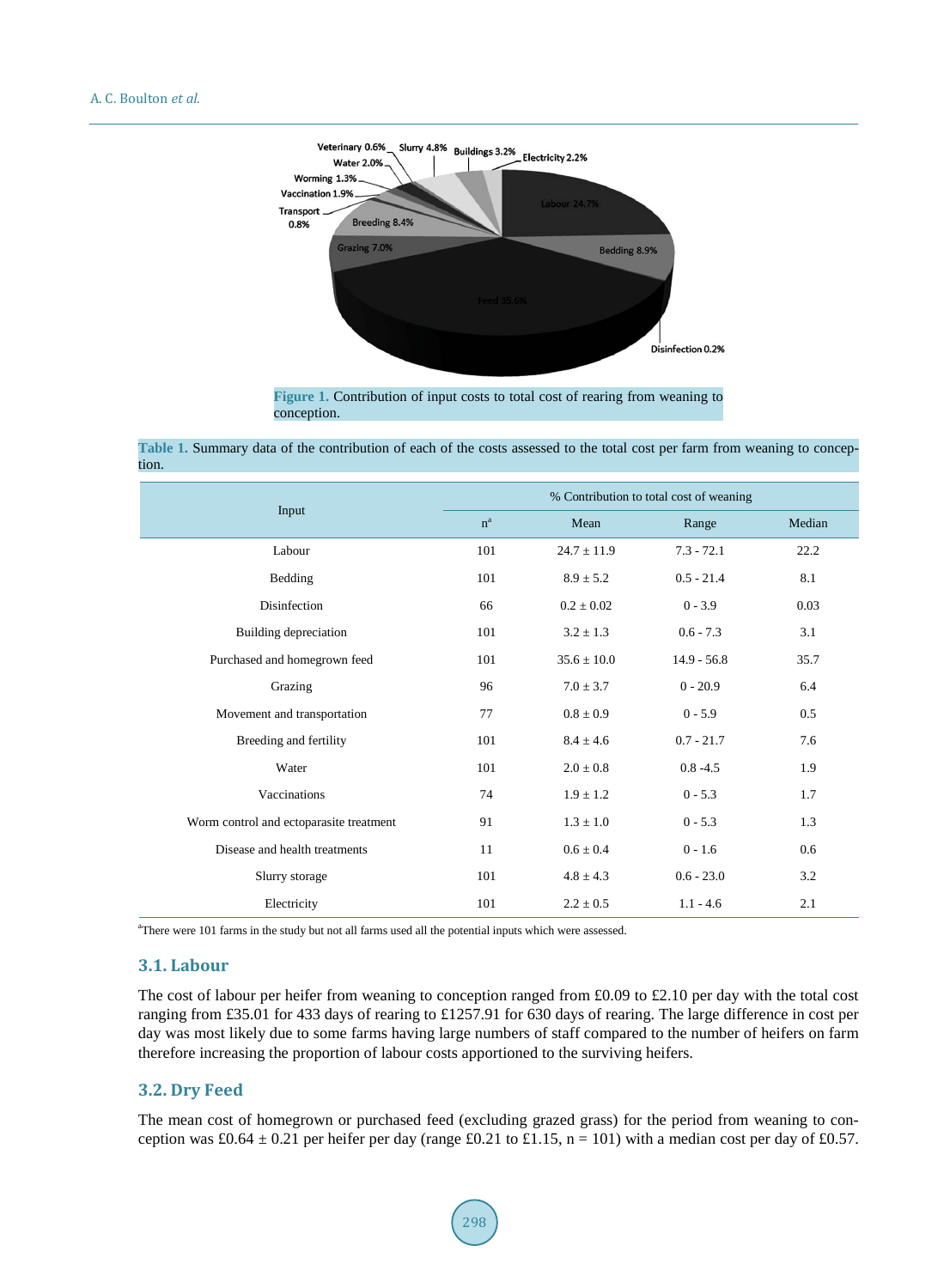Most farms (98%) fed their heifers for less than £1.00 a day during this period with only 2 farms paying more than £1.00 a day for feed. The mean cost of feed per heifer per day for the different calving patterns was £0.51 for spring calving herds, £0.55 for autumn calving herds, £0.56 for multi block calving herds and £0.68 for AYR calving herds. When the heifers were confined for longer during this development period, the cost per day of feeding tended to increase as shown in **[Figure 2](#page-5-0)**.

#### **3.3. Turnout and Grazing**

Five farms did not graze heifers at all prior to their being confirmed in-calf by a veterinarian (4/5) or independent technician (scanner) (1/5). Of the farms which did turn heifers out to grass (96/101), the most common criteria for turnout were grass condition (46.5%) followed by weather (38.6%) and age of the heifer (27.7%). The age that heifers were turned out for the first time and the amount of time spent at grass from weaning to conception was influenced strongly by the calving pattern. The overall mean age at turnout was  $188.7 \pm 89.7$  d: this varied from 129 d (spring calving), 178 d (AYR), 195 d (autumn calving) and 164 or 238 d (multi block calving).The most common month for turnout was April (47.9%) with October being the usual month for rehousing (63.5%). Overall, the mean number of days that heifers spent at grass was  $196 \pm 53.4$  d (range 91 to 426 d, me $d$ dian = 182.5, n = 96). Separated into calving pattern, spring born heifers spent on average 231 d at grass, autumn heifers 210 d, multi block heifers 204 d and AYR born heifers were generally the lowest with a mean of 190 d although one farm out wintered their heifers. The mean cost of grazing per heifer was £48.56  $\pm$  23.25 (range £5.50 to £118.46, n = 96) with a median cost of £44.81. The cost per heifer per day spent grazing ranged from £0.06 to £0.55 with a mean of £0.25  $\pm$  0.10 (median = £0.22, n = 96).

### **3.4. Breeding and Fertility**

The information on breeding strategies used, fertility data and associated costs is summarized in **[Table 2](#page-6-0)**. The overall mean age at first breeding (AFB) was  $15.7 \pm 2.1$  months (range 12 to 23.5 months) with a median AFB of 15 months and the mean age at conception was 16.7 months, range 12 to 23 months. Of the farms surveyed 20% exclusively used natural service with a bull. Some farms (29%) did not use a bull at all, with the remaining 51% starting with AI then switching to a bull later. Only 11 farms used any sort of hormonal synchronization regime and this was nearly always associated with the use of sexed semen. Half of all farms surveyed used some sexed semen: only 3 used this exclusively with the remainder combining it with either conventional semen (15 farms), a bull (14 farms) or both (18 farms). Different farms were prepared to use between 1 and 8 straws in total (mean 2.5  $\pm$  1.6, median = 1 straw). The mean number of straws of sexed semen used was 1.6  $\pm$  0.8 (range 1 to 5 straws, median = 1 straw). For conventional semen the cost per straw was £15.14  $\pm$  4.68 (range £7.00 to £30.00, median = £15.00, n = 64) whereas the mean cost of sexed semen was about twice as much per straw at £30.02  $\pm$ 7.68 (range £15 to £54, n = 48), with a median cost per straw of £30.00. For farms using conventional semen

<span id="page-5-0"></span>

**Figure 2.** Regression analysis between the length of time heifers spent housed and the cost of feed per day. Each symbol represents one farm,  $n = 101$ .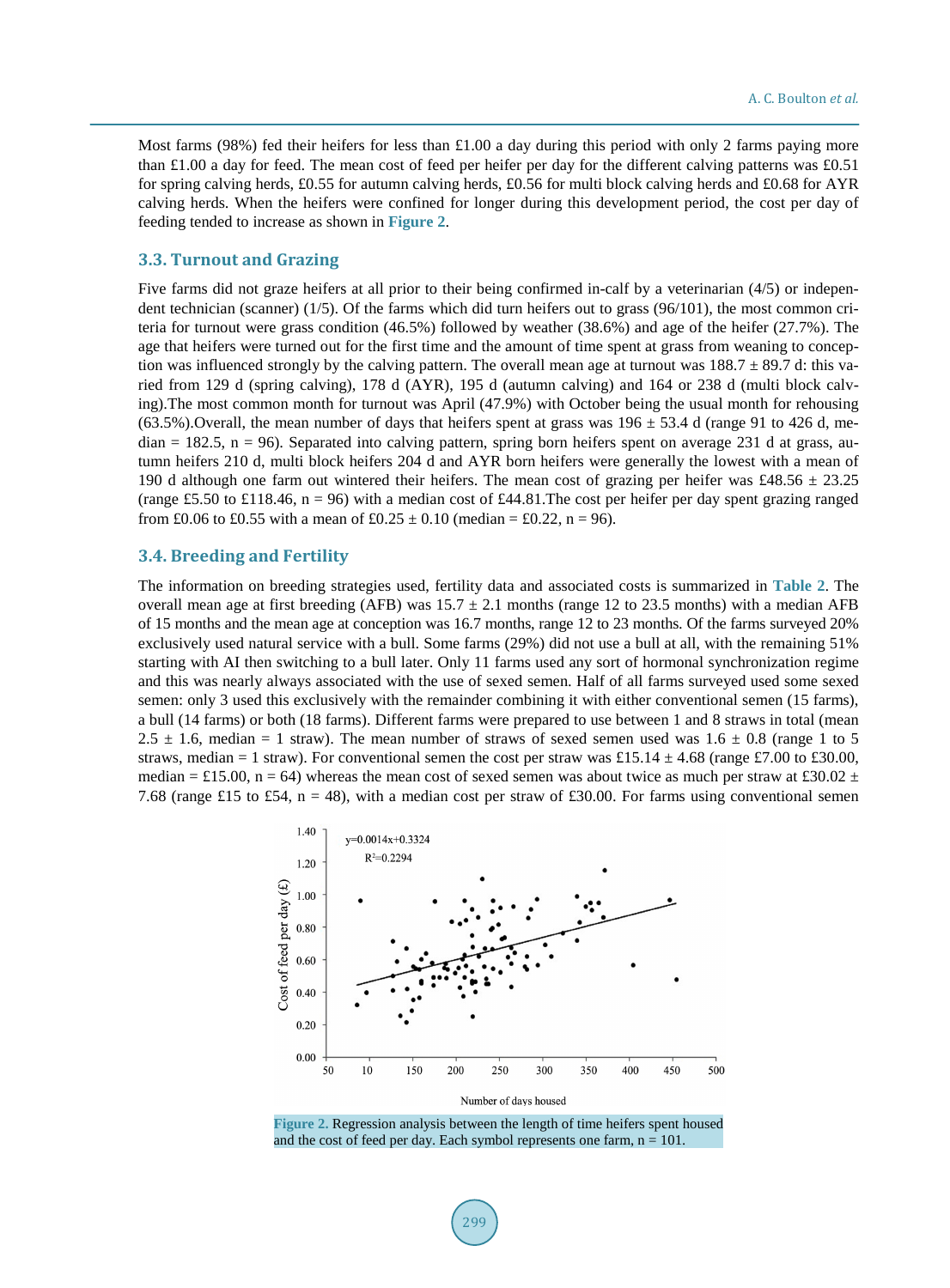| <b>Breeding strategy</b>                    | No. farms | Hormone<br>treatments <sup>®</sup> | $AFS$ (d) | No. straws | FSCR(%)                          | Age at<br>conception (d) | Cost per<br>heifer $(f)$ |
|---------------------------------------------|-----------|------------------------------------|-----------|------------|----------------------------------|--------------------------|--------------------------|
| Natural service only                        | 20        | $\mathbf{0}$                       | 517       | $\theta$   | $Unknown^{\dagger}$              | 553                      | 32.31                    |
| AI conventional semen<br>only no bull       | 11        | $\mathbf{1}$                       | 473       | $1 - 8$    | $69 \pm 14.1$<br>$(40\% - 90\%)$ | 504                      | 51.92                    |
| AI sexed semen<br>only no bull              | 3         | $\mathbf{1}$                       | 461       | $2 - 5$    | $60 + 10$<br>$(50\% - 70\%)$     | 507                      | 119.80                   |
| AI conventional and<br>sexed semen no bull  | 15        | $\theta$                           | 505       | $1 - 5$    | $65 \pm 17.6$<br>$(4\% - 100\%)$ | 535                      | 58.40                    |
| AI conventional semen<br>$only + bull$      | 20        | $\mathbf{0}$                       | 455       | $1 - 3$    | $66 \pm 10.5$<br>$(4\% - 95\%)$  | 464                      | 74.67                    |
| AI sexed semen only $+$ bull                | 14        | 8                                  | 461       | $1 - 3$    | $51 \pm 17.3$<br>$(2\% - 80\%)$  | 507                      | 102.61                   |
| AI conventional and<br>sexed semen $+$ bull | 18        | 1                                  | 454       | $1 - 7$    | $55 \pm 15.0$<br>$(4\% - 90\%)$  | 490                      | 83.50                    |
| Total                                       | 101       | 11                                 |           |            |                                  |                          |                          |

<span id="page-6-0"></span>**Table 2.** Summary data of the different breeding strategies used together with their associated fertility rates and costs.

\* Number of farms using hormone treatments; † Unknown—assigned 65%; AFS—age at first service; FSCR—first service conception rate.

only, the mean first service conception rate was  $66.3 \pm 8.8\%$  (range 50% to 75%, n = 8), median 70%. The mean first service conception rate of farms using sexed semen only was numerically lower at  $59.2 \pm 20.9\%$  (range 21% to 80%, median =  $64\%$ ).

The costs of using a bull on the farm ranged from £1.07 to £14.50 per heifer with a mean cost of £5.02  $\pm$  2.91 (median  $= \text{\pounds}4.27$ ,  $n = 59$ ). Those farms which bred all heifers by natural service only were also the latest to start serving their heifers at 17 months on average (range 13 to 23.5 months), so the animals did not conceive until 18 months. Their breeding costs of £32.31 per heifer were, however, considerably lower than on farms using AI. The farms using AI generally started the breeding process at a younger age of 15.4 months (range 12 to 21 months). In terms of fertility, the age at conception was lowest on farms using conventional semen with a bull to follow (15.2 months,  $n = 20$ ) and greatest on farms using a combination of conventional and sexed semen without a sweeper bull (17.6 months,  $n = 15$ ). The overall cost of breeding was lower on farms using conventional AI only without also keeping a bull (£51.92 per heifer). It was much higher on farms using sexed semen only with or without a bull (£102.61 and £119.80 respectively). Overall, the total cost of breeding and fertility (excluding the costs of farm labour) ranged from £4.79 to £153.14 per heifer with a mean total cost of £58.47  $\pm$ 29.93 (median £55.29,  $n = 101$ ).

#### **3.5. Housing, Bedding and Slurry**

The mean amount of time that heifers were housed during this period was  $229 \pm 74.5$  d (range 72 to 454 d) with a median time of 219 d. On 31.7% (32/101) of farms heifers were introduced to cubicle housing for the first time. The cost per day for bedding material ranged from £0.01 to £0.60 with a mean and median cost of £0.16 and £0.13 respectively. There were 66 (65.3%) farms which disinfected youngstock housing when mucking out and rebedding. The mean cost per heifer spent on disinfection was £2.58  $\pm$  £6.23 (range £0.01 to £35.68, median = £0.42,  $n = 66$ ). The cost of slurry storage and spreading soiled bedding ranged from £0.01 to £0.47 with a mean cost of £0.08  $\pm$  0.08 (median = £0.05, n = 101). The large difference in cost per day was due to the amount of time the heifer spent at grass during this period with five farms permanently housing their youngstock during this development phase.

#### **3.6. Disease and Health Treatments**

A total of 11 farms treated their heifers for at least one health event during this period, with the most common infection treated being respiratory disease on six farms, two farms treated heifers for digital dermatitis, two farms treated heifers for eye infections and one farm had treated heifers for mastitis during the previous twelve month period. The cost per heifer per day for treatment ranged from £0.05 to £0.52 with a mean cost of £0.33  $\pm$ 0.16 (n = 11, median = £0.35).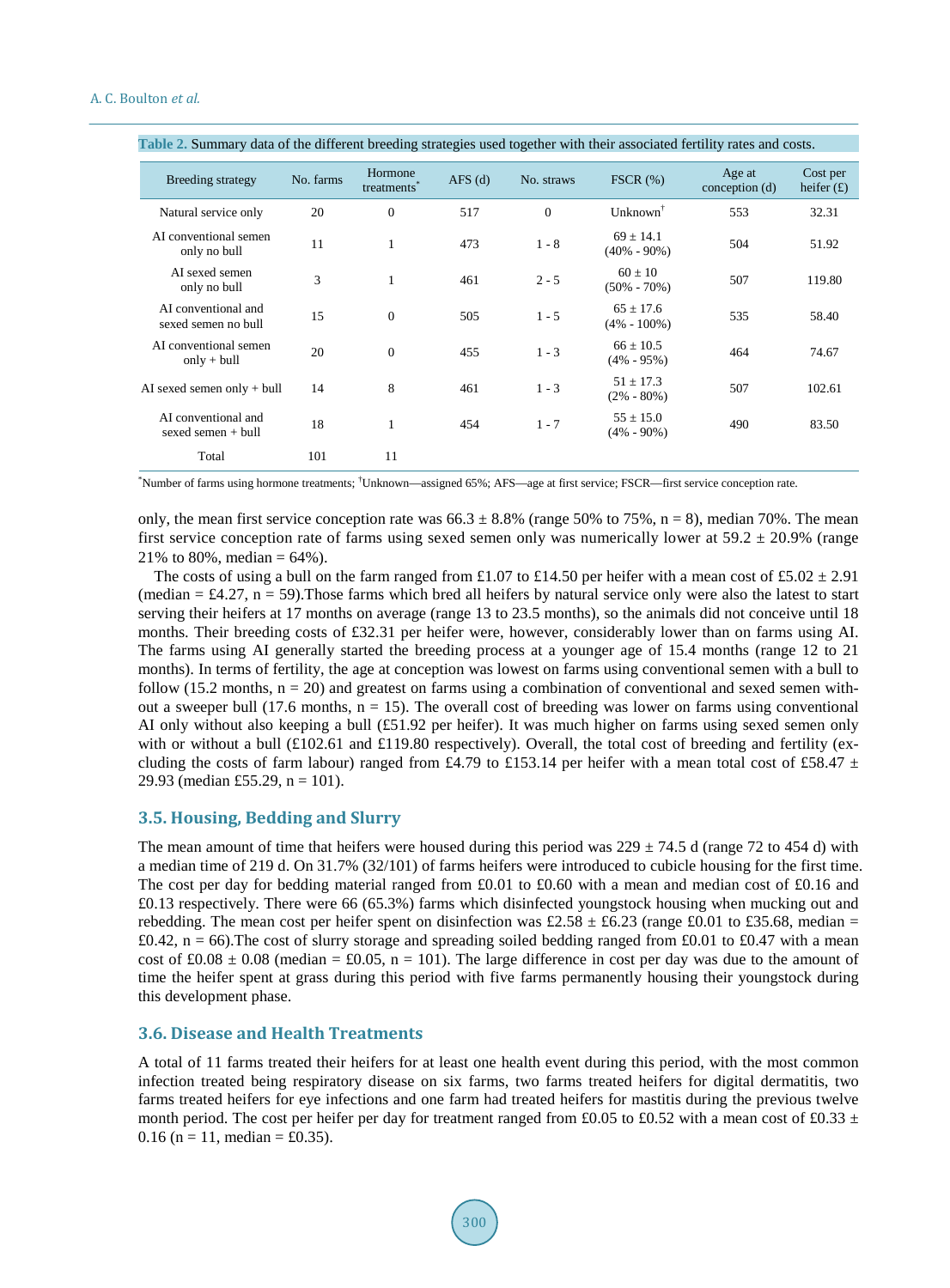#### **3.7. Vaccinations, Worming and Ectoparasite Treatment**

A total of 74 farms vaccinated their cattle for a particular health condition during this period. Of these farms, 28 administered vaccinations for more than one disease. The most common condition vaccinated against was bovine viral diarrhea (BVD) (61/74) followed by leptospirosis (54/74). The mean cost of vaccination per heifer was £12.81  $\pm$  7.00 (range £0.80 to £30.56, n = 74) with a median cost of £10.88. Of the 96 farms that turned heifers out to grass, 5 farms did not use any type of worming or ectoparasite treatment prior to or after turnout or at rehousing. The mean cost per heifer of treatment for the farms that did use anthelmintics or ectoparasite specific treatments was £9.00  $\pm$  7.02 (range £0.39 to £36.06, n = 91) with a median cost of £9.60. More than half of these farms (52.8%) used more than one type of worming treatment on their heifers. The most commonly treated for endoparasite (42/91) was *Dictyocaulus viviparous* (lungworm). The number of farms treating heifers for flies was 53 (58.2%) using a range of products from pour on combined worming and ectoparasite treatments to ear tags and garlic licks.

#### **3.8. Drinking Water and Electricity**

The mean cost per day per heifer for water consumption was  $\text{\pounds}0.03 \pm 0.01$  (range  $\text{\pounds}0.01$  to  $\text{\pounds}0.06$ ) with a median cost of consumption of £0.03. The mean cost of electricity per heifer was £15.33  $\pm$  3.66 (range £8.45 to £41.64) with a median cost of £14.52.

#### **3.9. Building Depreciation**

The cost of building depreciation per heifer for the development period from weaning to conception ranged from £4.17 to £60.26 with a mean cost of £23.27  $\pm$  11.27 (median = £21.85).

#### **3.10. Movement and Transportation**

Of the farms surveyed, 24 did not transport their heifers with a vehicle to another holding. Of the remaining farms, the mean return distance travelled was  $7.6 \pm 11.1$  miles with a median distance of 5 miles (range 0.5) miles to 65 miles). The mean total cost of transport including once daily visits to the youngstock holding was £5.84  $\pm$  8.43 (range £0.26 to £66.08, n = 77) with a median transport cost of £3.30.

#### **3.11. Growth Monitoring**

Only 28 farms performed some method of growth monitoring of dairy heifers. Of these, 2 recorded heights of heifers during rearing whilst 26 recorded weight. The most frequent method (68%) of deciding whether heifers were adequately grown before breeding was visual inspection, followed by use of weigh scales/crate (16%) and weigh tape (7%). Other methods included marks or a line on the crush or a wall, body condition score and a measuring stick. On 21/101 (20.8%) of farms weight and/or height of heifers were verified to ensure optimal stage for reproduction before breeding was performed.

#### **3.12. Total Cost of Rearing from Weaning to Conception**

The mean total cost of rearing from weaning to conception was £745.94  $\pm$  238.55 (range £295.32 to £1745.85) with a median total cost of £701.72. The greatest contribution to total costs came from feed at 35.6% with the second and third highest expenses during this period being labour and bedding contributing 24.7% and 8.9% of total costs respectively (**[Figure 1](#page-4-1)**). The combined feed cost including purchased and homegrown forage plus grazed grass ranged from 18.7% and 68.2% of the total cost of rearing with a mean contribution of  $42.3\% \pm 9.7$ (median = 41.9%). The mean and median daily costs of rearing during this period were £1.65  $\pm$  0.40 and £1.64 respectively with total daily cost ranging from £0.75 to £2.97 per heifer.

The mean total cost of rearing from weaning to conception was lowest in spring calving herds (£506.32  $\pm$ 173.76) and highest in AYR calving herds (£801.58  $\pm$  236.88). Autumn calving herds had the second lowest mean total cost (£581.29  $\pm$  194.54) followed by multi block calving herds (£695.65  $\pm$  140.93) ([Figure 3](#page-8-0)). As age at conception increased so did the cost of rearing, with heifers aged between 365 and 500 days (12 to 16.5 months) having the lowest mean total cost at £619.16  $\pm$  143.50. The mean total cost of rearing increased by approximately 32% for heifers conceiving between 16.5 and 18 months of age (£816.38  $\pm$  208.11) and by 60% for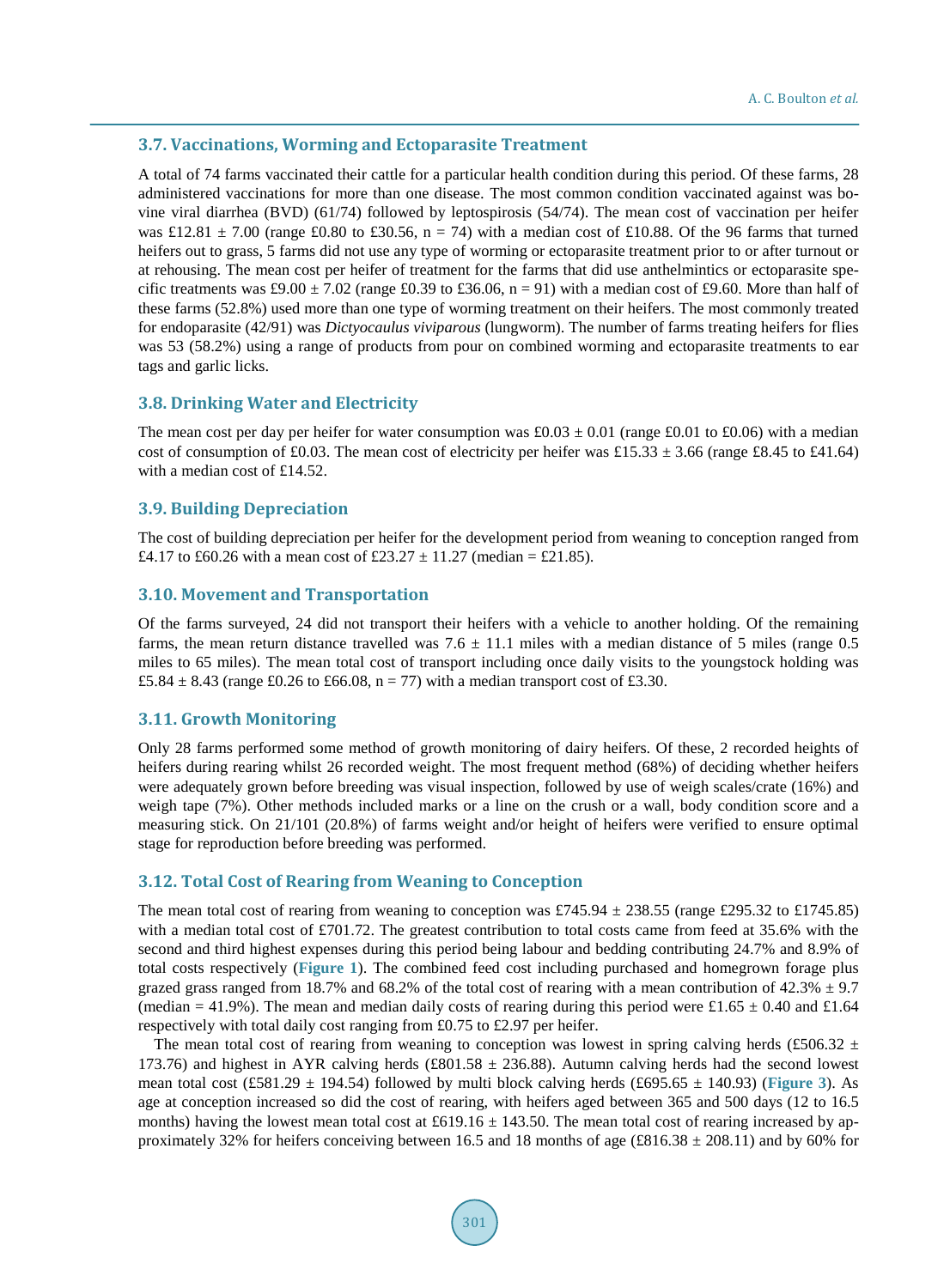heifers aged older than 18 months of age at conception (£988.01 ± 293.70) (**[Figure 4](#page-8-1)**).

#### **3.13. Variables Influencing the Cost of Rearing from Weaning to Conception**

The main variables influencing the cost of rearing during this development period were age at breeding, age at conception, calving pattern and breed (**[Table 3](#page-9-0)**). The remaining variables examined (region, herd size, culling rate, calving rate, stillbirth rate, first lactation yield, herd lactation yield and bovine TB status) suggested no association with the cost of rearing from weaning to conception. A test for correlation between age at breeding and age at conception produced a coefficient of 0.7984 indicating high correlation between the two variables therefore age at breeding was excluded from the multivariable model. The outcome of the final multivariable model was that age at conception, calving pattern and breed accounted for 51.1% of the variability in the cost of rearing from weaning to conception with an F  $(9, 91)$  statistic of 10.56 ( $p < 0.0001$ ). The multivariable model predicted an increase in mean cost of rearing of £2.26 for each extra day age at conception. The predicted decrease in cost of rearing for autumn, multi-block and spring calving herds compared to AYR calving herds was £136.27, £39.30 and £184.46 respectively. Compared to Holstein herds, Friesian x and Jersey herds had a predicted de

<span id="page-8-0"></span>

**Figure 3.** Box and whisker plot showing the total cost of rearing from weaning to conception for the four different calving patterns:  $a > b$ ,  $P < 0.05$ .

<span id="page-8-1"></span>

**Figure 4.** Regression analysis between the age at conception and the Total cost of rearing heifers from weaning to conception. Each symbol represents one farm,  $n = 101$ .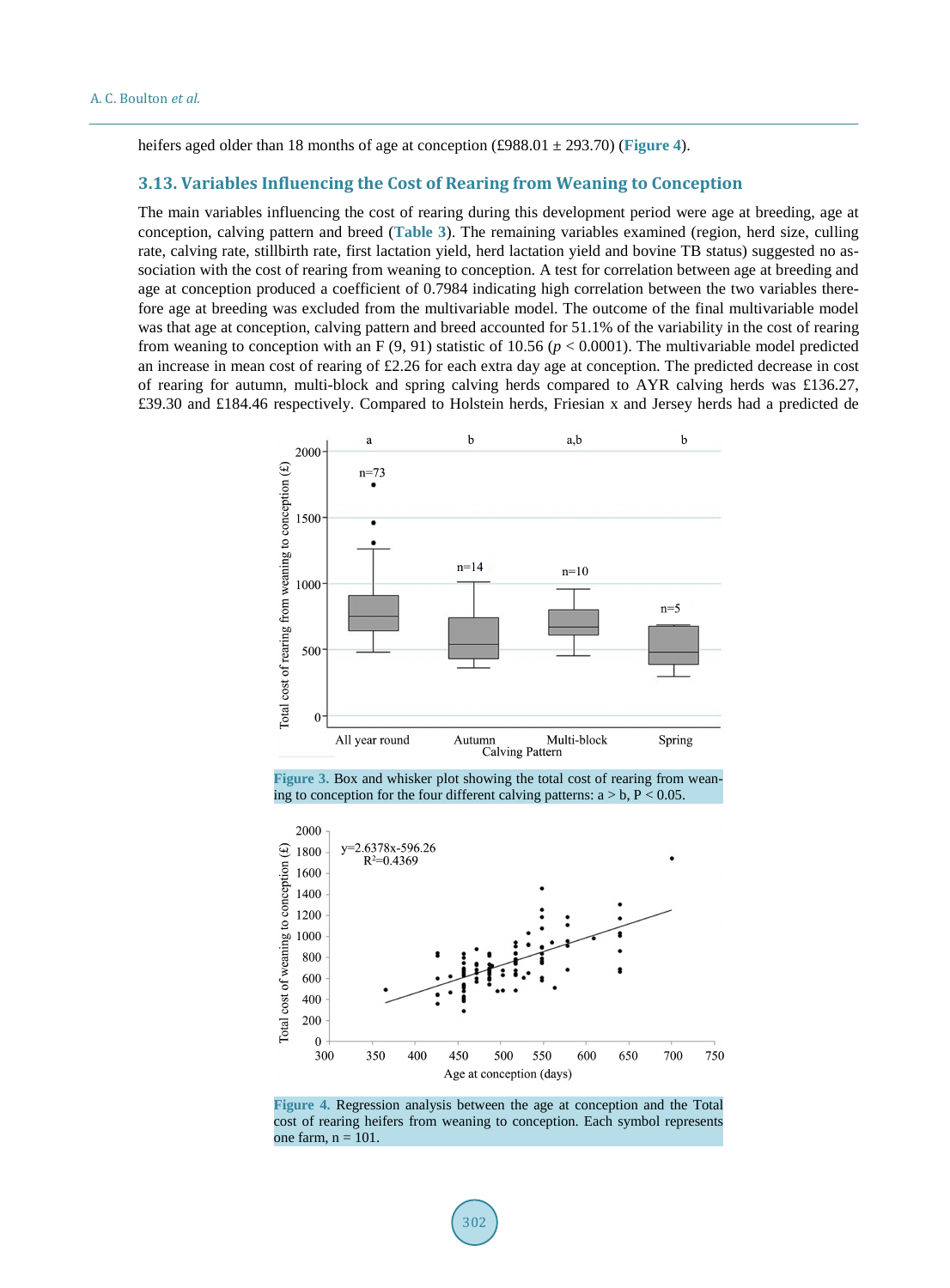crease in cost of rearing of £37.67 and £30.87 respectively while Holstein Friesian, Holstein x and other purebred herds had a predicted increase in the cost of rearing of £47.44, £88.11 and £84.23 respectively (**[Table 4](#page-10-0)**).

#### **4. Discussion**

The major factor influencing the age at which heifers calve for the first time is the age at which they conceive. This in turn is controlled by the age at which the animals are first bred and the success of the breeding programme. On the farms studied here, the mean ages at first breeding and conception were 476 d (15.5 months) and 509 d (16.8 months). This is longer than ideal, as many animals would fail to achieve an AFC of 24 months, widely considered as being optimum for future productivity, fertility and survival, all of which are key determinants of profitability [\[1\]](#page-12-0) [\[33\]](#page-13-12) [\[34\].](#page-13-13) For heifers to be fertile they must first have reached puberty, and age at puberty is strongly influenced by nutrition and growth rate [\[35\].](#page-13-14) A number of previous on-farm studies have found evidence that some dairy heifers may be underfed, thus compromising their future performance [\[33\]](#page-13-12) [\[36\]](#page-13-15) [\[37\].](#page-13-16) Age at first calving and future productivity are also adversely influenced by calfhood diseases, notably bovine respiratory disease [\[33\]](#page-13-12) [\[38\].](#page-13-17) We show here on UK farms that feed was the major expense, accounting for 36% of the total cost of rearing heifers from weaning to conception. Delaying first calving increases the cost of rearing a heifer and decreases her future performance. It is vital that farmers understand both the importance of achieving good growth rates and the major factors influencing their rearing costs so that they can calve down well grown and healthy animals at the appropriate time.

Feed costs (excluding grazing) accounted for between 14.9% to 56.8% of the total cost from weaning to conception. When the cost of grazing was included, overall feed cost increased on average from 35.6% to 42.3% (range 18.7% to 68.2%). These percentages are much lower than those presented by Heinrichs *et al*. [\[39\]](#page-13-18) and DARDNI [\[40\]](#page-13-19) who calculated mean contributions of feed and grazing to cost of rearing from weaning to breeding of 75.7% (range 71.9% to 76.6%) and 81.92% to 90.55% (depending on calving pattern and AFC) respectively. The differences between the studies may result from differences in cost of purchased feed, the length of

| Variable <sup>#</sup> | df   | $\mathbf{F}$ | Prob > F | Adj $R^2$ |
|-----------------------|------|--------------|----------|-----------|
| Age at breeding       | 1.99 | 75.21        | < 0.0001 | 0.4260    |
| Age at conception     | 1.99 | 76.80        | < 0.0001 | 0.4312    |
| Enterprise type       | 1.99 | 1.74         | 0.1905   | 0.0073    |
| Calving pattern       | 3.97 | 6.19         | 0.0007   | 0.1348    |
| <b>Breed</b>          | 5.98 | 3.39         | 0.0073   | 0.1068    |
| Region                | 9.91 | 1.66         | 0.1102   | 0.0561    |
| Herd size             | 4.96 | 1.85         | 0.1256   | 0.0329    |
| Culling rate %        | 5.96 | 1.06         | 0.3856   | 0.0032    |
| Calving rate %        | 5.95 | 2.71         | 0.0247   | 0.0788    |
| Stillbirth rate %     | 4.96 | 1.31         | 0.2734   | 0.0121    |
| First lactation yield | 5.95 | 0.21         | 0.9575   | $-0.0411$ |
| Herd lactation yield  | 5.95 | 0.40         | 0.8500   | $-0.0311$ |
| bTB status            | 1.99 | 0.65         | 0.4231   | 0.0065    |
| Days at grass         | 3.97 | 0.95         | 0.4181   | $-0.0014$ |

<span id="page-9-0"></span>

|                | Table 3. The effect of different exposure variables on the total cost of rearing from weaning to conception assessed using |  |  |  |  |  |  |
|----------------|----------------------------------------------------------------------------------------------------------------------------|--|--|--|--|--|--|
| one way ANOVA. |                                                                                                                            |  |  |  |  |  |  |

# Age at breeding, age at first service; Age at conception; enterprise type, classification of farms on their organic status; calving pattern, season(s) when the majority of the herd calved; breed, predominant breed in the herd; herd size, number of cows in the milking herd including dry cows; culling rate, % cows in the herd culled in the last 12 months; calving rate, % cows in the herd calved in the last 12 months; stillbirth rate, % calves born dead from the number of cows that calved in the last 12 months; first lactation and herd lactation yield, respective average yields (kg) from the most recent 305-day lactation records; bTB status, whether the farm was currently under movement restrictions.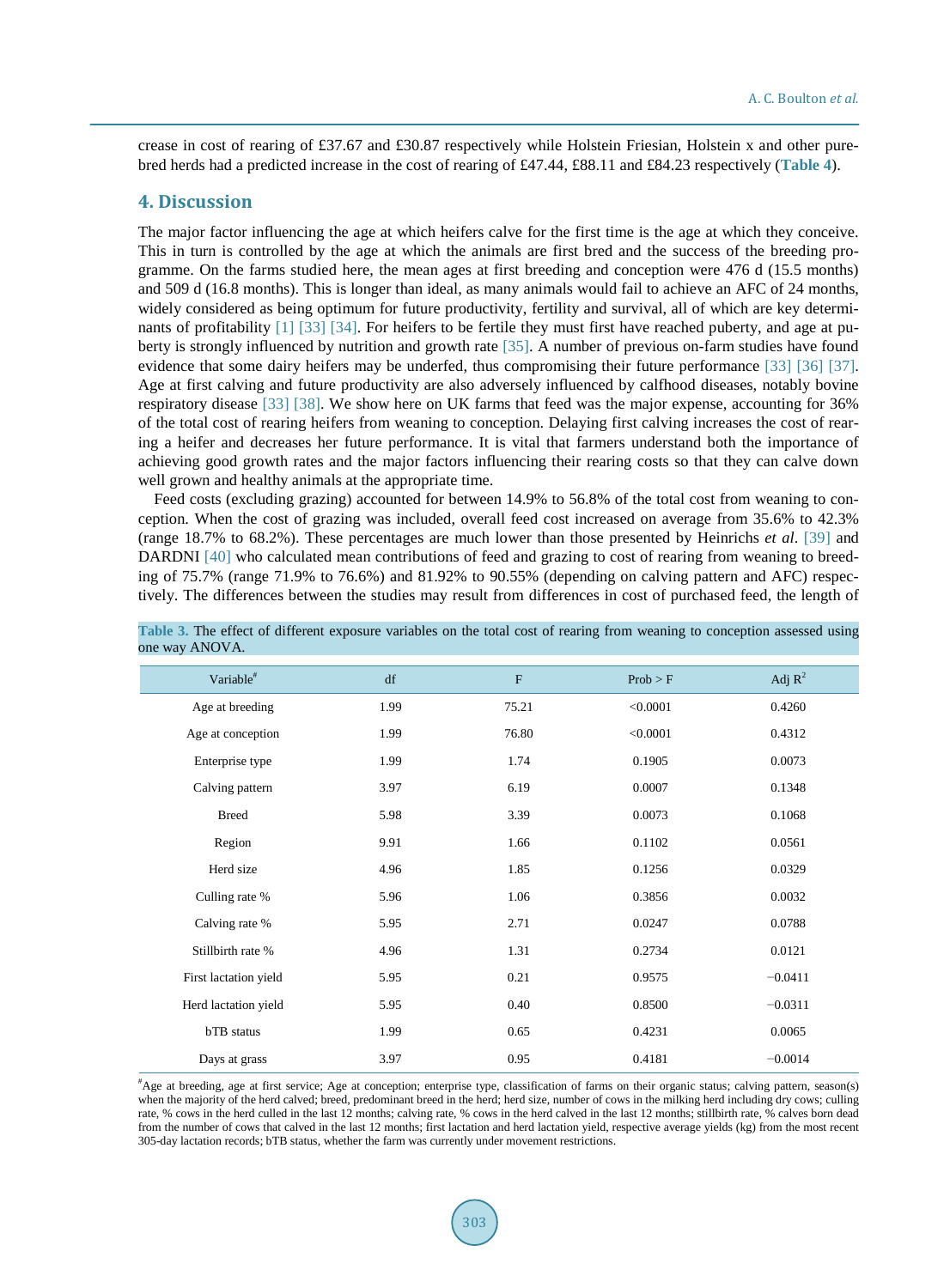| ◞                 | oг                |                |                           |        |                |          |           |          |
|-------------------|-------------------|----------------|---------------------------|--------|----------------|----------|-----------|----------|
| Variable          |                   | $\mathbf n$    | Coefficient<br>Std. Error |        | t              | P >  t   | 95% CI    |          |
| Age at conception |                   | 101            | 2.26                      | 0.34   | 6.59           | < 0.0001 | 1.58      | 2.94     |
| Enterprise type   | <b>Baseline</b>   | 40             |                           |        | Holstein       |          |           |          |
|                   | Holstein-Friesian | 29             | 57.44                     | 43.14  | 1.10           |          | $-3.26$   | 133.13   |
|                   | Holstein x        | 13             | 88.11                     | 59.52  | 1.48           | 0.142    | $-30.12$  | 206.34   |
|                   | Friesian x        | $\overline{4}$ | $-37.67$                  | 105.51 | $-0.36$        | 0.722    | $-247.26$ | 171.71   |
|                   | Other purebreds   | 9              | 84.23                     | 71.73  | 1.17           | 0.243    | $-58.26$  | 226.71   |
|                   | Jersey            | 6              | $-30.87$                  | 78.73  | $-0.39$        | 0.696    | $-187.26$ | 125.51   |
| Calving pattern   | <b>Baseline</b>   | 73             |                           |        | All year round |          |           |          |
|                   | Autumn            | 14             | $-136.27$                 | 56.62  | $-2.41$        | 0.018    | $-248.74$ | $-23.81$ |
|                   | Multi block       | 10             | $-39.30$                  | 61.76  | $-0.64$        | 0.526    | $-161.98$ | 83.37    |
|                   | Spring            | 5              | $-184.46$                 | 94.24  | $-1.96$        | 0.053    | $-371.66$ | 2.73     |

<span id="page-10-0"></span>**Table 4.** Results of multivariable linear regression analysis of cost of rearing from weaning to conception and age at conception, enterprise type and calving pattern.

grazing period and average AFS. The DARDNI [\[40\]](#page-13-19) study also only considers spring and autumn block calving herds. The percentage contribution of feed and grazing to overall cost of rearing for this period is also likely to differ due to the input costs which were included in the different studies.

The cost of grazing in the DARDNI [\[40\]](#page-13-19) literature ranged from £29 to £33 per heifer in autumn born heifers and £27 to £29 in spring born heifers. In the present study the cost of grazing for autumn born heifers ranged from £23 to £93 and from £20 to £53 in spring born heifers. The difference in cost is likely due to the way in which cost of grazing was apportioned. In the DARDNI [\[40\]](#page-13-19) study they stated specific age periods of grazing with effectively only one grazing season included. In this study, however, due to the location of the farms throughout the UK, the length of grazing season was highly variable. This accounted for the large differences between the ranges in cost of grazing.

The nutritional management impacts on the farmer's decision on when to start breeding as the heifers need to be of sufficient stature. In a recent survey of Dutch dairy farmers they said that they would start breeding at ages ranging from 13 to 18 months and the actual mean was 15.9 months, very similar to the 15.5 months reported here. Only a minority of farmers in either study actually measured their animals, so the size is normally judged by visual inspection. The actual age range recorded here was much wider, from 12 to 23.5 months. Two US studies similarly reported wide ranges in age at first breeding from 11 to 23 months [\[39\]](#page-13-18) and 13 to 18 months [\[41\]](#page-13-20) respectively. In practice this is likely to lead to some heifers calving down either too small or too fat, both of which can increase calving problems [\[42\]](#page-14-0) [\[43\].](#page-14-1) In the study by Hultgren *et al*. [\[17\]](#page-12-15) on Swedish Red Holstein cross heifers, the median time to breeding was 17.5 months and it was observed that the greater the time the heifers spent grazing, the greater the time to breeding and calving. A similar trend was found in our study. In contrast, whereas the Swedish study concluded that up to 5 months of grazing before first calving was more beneficial than zero grazing; our study found that zero grazed heifers were bred on average 3 weeks earlier than those which were grazed (432 d compared with 452 d).

The cost of reproduction accounted for 8.4% (range 0.7% to 21.7%) of the total cost of rearing from weaning to conception. The cost per heifer ranged from £4.79 to £153.14 with a mean total cost of £58.47  $\pm$  29.93 (me $d$ dian = £55.29). This is somewhat higher than a previous UK cost quoted by Promar International [\[44\]](#page-14-2) at £48.00 and much higher than the DARDNI Farm Business Data [\[40\]](#page-13-19) for Northern Ireland in which they give figures for AI, veterinary and miscellaneous of between £33 and £38 depending on season of birth and desired AFC. Neither of these reports provide detail of what is included in 'AI and other costs' so it is not known whether this accounted for the use of both sexed and unsexed semen and what conception rate was considered. In a study by Heinrichs *et al*. [\[39\]](#page-13-18) on 44 dairy operations in Pennsylvania, United States, breeding accounted for on average 5.8% (range 1.2% to 7.5%) of the combined costs for the periods from weaning to 6 months and 6 months to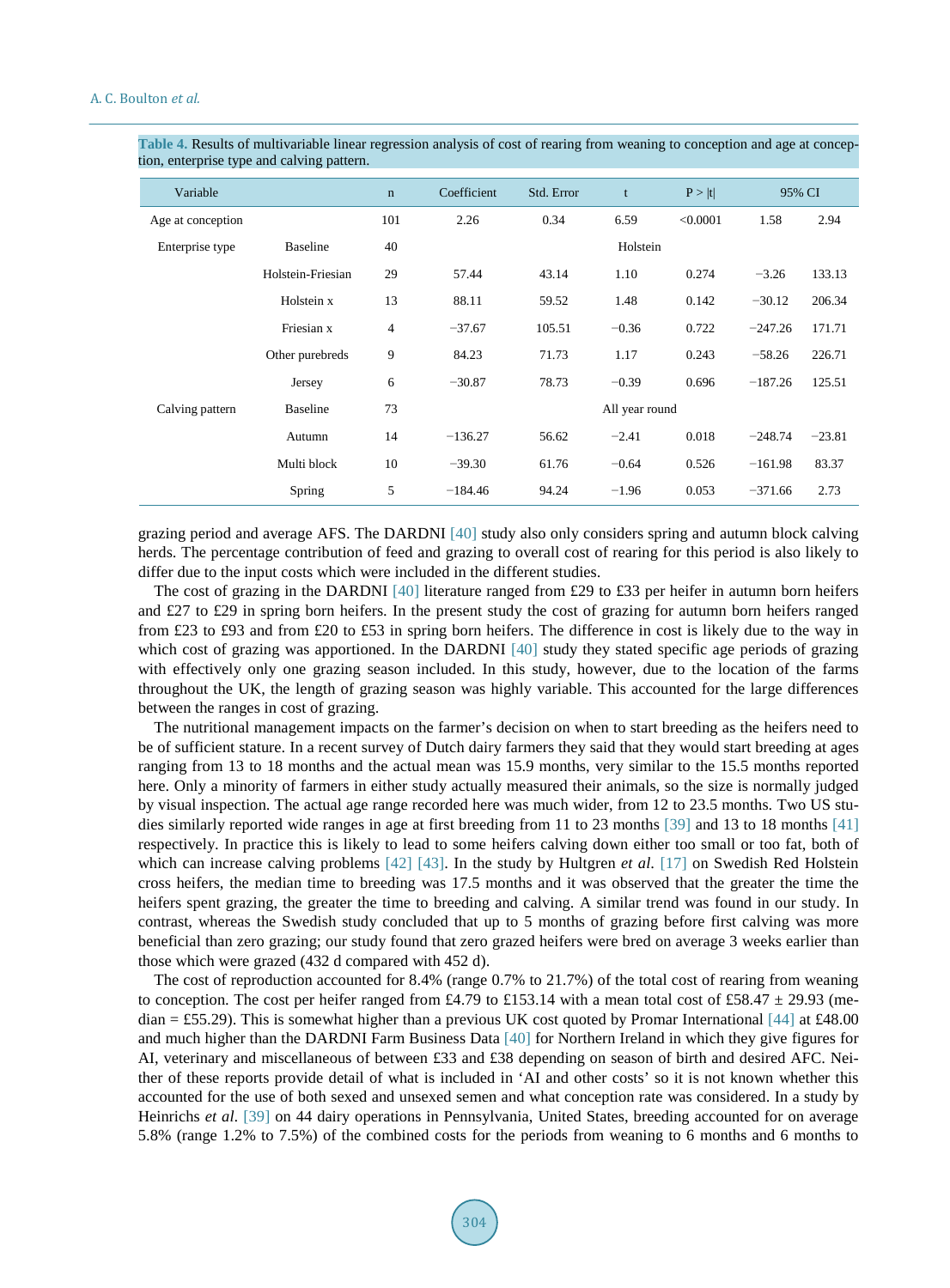breeding. However, this would likely be lower if the study also included the cost of waste management, building depreciation and equipment maintenance and depreciation.

The farms surveyed adopted a wide variety of different breeding strategies with variable levels of success. The cheapest and probably easiest option was just to turn heifers out with a bull. This only cost £32.31 per heifer but the farmers who adopted this strategy also started breeding their heifers quite late, so their age at conception was higher at 18 months. This would have resulted in a later AFC and so increased overall rearing costs. The use of conventional semen was much less than that of sexed semen with median costs per straw of £15 and £30 respectively. The first service conception rate was also somewhat higher (66% v 60%) although the range was narrower with minimum figures of 50% and 21% respectively. This confirms much larger studies which have found that pregnancy rates in cattle with 2 million sexed sperm per insemination dose are about 80% of those with conventional semen at normal sperm doses [\[21\].](#page-13-0) Using sexed semen therefore increases the breeding costs significantly by around £30 to £70 per animal dependent on the strategy used. This extra outlay should, however, be recapped later due to the greater value of dairy heifers in comparison with bull calves. The use of sexed semen in the UK has increased rapidly in the UK over the past few years. This is to a large degree driven by welfare concerns over the fate of unwanted male calves on the part of a number of the supermarkets who are major buyers of milk. It has the additional benefit of increasing the rate of genetic progress from the herd when more dairy heifers are produced and decreasing the incidence of dystocia at first calving [\[45\]](#page-14-3) [\[46\].](#page-14-4)

Hultgren *et al.* [\[17\]](#page-12-15) noted in their study of Swedish heifers that the most predominant diseases from 7 months of age to conception were diarrhoea, respiratory disease and ringworm. During data collection in our study it was observed that many heifers showed evidence of ringworm although few farmers were treating the condition and instead were relying on exposure to sunlight to aid the healing process. In the current study respiratory disease and digital dermatitis were the two most commonly treated infections during this development period. The total disease incidence rate was 8.9 per 100 animal-years which is lower than Hultgren *et al*. [\[17\]](#page-12-15) who recorded an incidence rate of 14 per 100 animal-years. Disease was, however, probably under reported by the farms surveyed most likely due to the lack of reliable data recording with respect to administration of veterinary medicines.

The contribution of treating disease to overall costs of rearing from weaning to conception was 0.6% (range 0.0% and 1.6%) with the mean cost of vaccination and worming contributing 1.9% and 1.3% respectively. If all three variable costs are combined as the cost of health treatments they accounted for between 0% and 8.4% of total cost of rearing during this period with a mean contribution of 2.7%. In the study by Heinrichs *et al*. [\[39\]](#page-13-18) on heifer production, the cost of "Health" included the cost of vaccinations, deworming treatments and disease treatment costs. In their study the mean contribution of health to cost of rearing during this period was 0.8% ranging from 0 to 2.4%. However, the difference may be due to the fact that only the treatment cost of scours was included in their analysis and other more prevalent diseases during this period such as pneumonia were not considered. None of these figures account for the financial losses associated with death or poor growth rates due to disease. A previous UK study reported heifer mortality rates of 6.9% between 1 month of age and first breeding [\[2\].](#page-12-1)

### **5. Conclusion**

During the development period from weaning to conception heifers are often turned out to grass for the first time and are likely to be exposed to one or more types of internal parasites. This along with becoming accustomed to grazing for feed can result in a decrease in daily live weight gains if heifers are not managed efficiently. As a majority of farms move their youngstock to different holdings following weaning, good management can be a challenge. Reduced daily live weight gains and body stature can increase the age of onset of puberty and age of breeding. The cost of rearing during this period was associated most strongly with the age at breeding and age at conception. These should be managed through sound rearing and breeding practices during the period from weaning to conception to ensure that recommended daily live weight gains are maintained consistently and that high conception rates are achieved.

## **Acknowledgements**

The authors thank all the dairy farmers who participated in the study. The work was co-funded by DairyCo and the BBSRC. The manuscript has been assigned the reference PPH\_01045 by the RVC.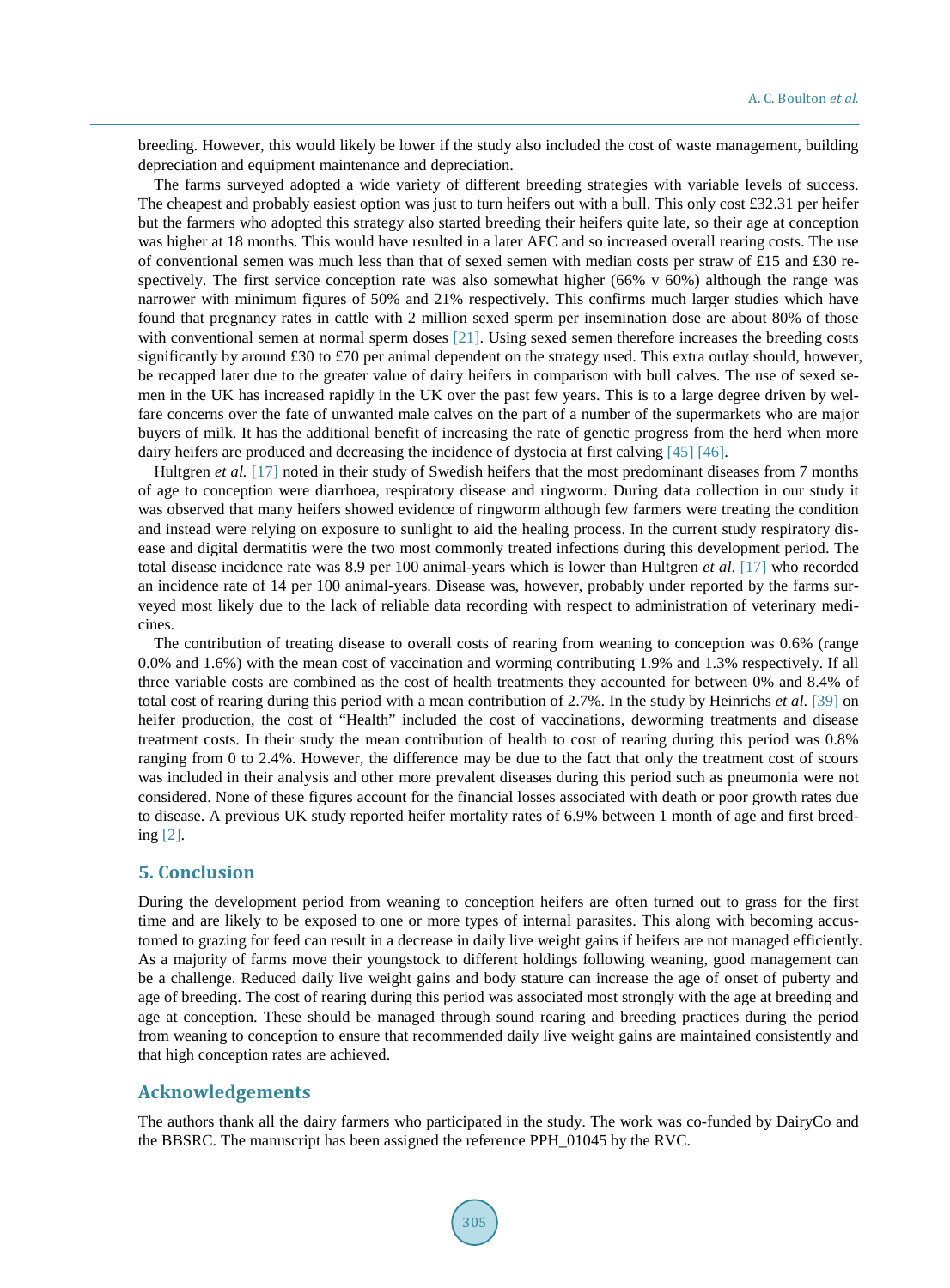#### **References**

- <span id="page-12-0"></span>[1] Wathes, D.C., Pollott, G.F., Johnson, K.F., Richardson, H. and Cooke, J.S. (2014) Heifer Fertility and Carry over Consequences for Life Time Production in Dairy and Beef Cattle. *Animal*, **8**, 91-104. <http://dx.doi.org/10.1017/S1751731114000755>
- <span id="page-12-1"></span>[2] Brickell, J.S., McGowan, M.M., Pfeiffer, D.U. and Wathes, D.C. (2009) Mortality in Holstein-Friesian Calves and Replacement Heifers in Relation to Body Weight and IGF-I Concentration, on 19 Farms in England. *Animal*, **3**, 1175- 1182. <http://dx.doi.org/10.1017/S175173110900456X>
- <span id="page-12-2"></span>[3] Owens, F.N., Dubeski, P. and Hanson, C.F. (1993) Factors That Alter the Growth and Development of Ruminants. *Journal of Animal Science*, **71**, 3138-3150.
- <span id="page-12-3"></span>[4] Le Cozler, Y., Peyraud, J.L. and Troccon, J.L. (2009) Effect of Feeding Regime, Growth Intensity and Age at First Insemination on Performances and Longevity of Holstein Heifers Born during Autumn. *Livestock Science*, **124**, 72-81. <http://dx.doi.org/10.1016/j.livsci.2008.12.011>
- <span id="page-12-4"></span>[5] Desjardins, C. and Hafs, H.D. (1969) Maturation of Bovine Female Genitalia from Puberty through Puberty. *Journal of Animal Science*, **28**, 502-508.
- <span id="page-12-5"></span>[6] Meyer, M.J., Capuco, A.V., Ross, D.A., Lintault, L.M. and Van Amburgh, M.E. (2006) Developmental and Nutritional Regulation of the Prepubertal Bovine Mammary Gland: II. Epithelial Cell Proliferation, Parenchymal Accretion Rate, and Allometric Growth. *Journal of Dairy Science*, **89**, 4298-4304. [http://dx.doi.org/10.3168/jds.S0022-0302\(06\)72476-6](http://dx.doi.org/10.3168/jds.S0022-0302(06)72476-6)
- [7] Moallem, U., Werner, D., Lehrer, H., Zachut, M., Livshitz, L., Yakoby, S. and Shamay, A. (2010) Long-Term Effects of *ad Libitum* Whole Milk Prior to Weaning and Prepubertal Protein Supplementation on Skeletal Growth Rate and First-Lactation Milk Production. *Journal of Dairy Science*, **93**, 2639-2650. <http://dx.doi.org/10.3168/jds.2009-3007>
- <span id="page-12-6"></span>[8] Khan, M.A., Weary, D.M. and von Keyserlingk, M.A.G. (2011) Hay Intake Improves Performance and Rumen Development of Calves Fed Higher Quantities of Milk. *Journal of Dairy Science*, **94**, 3547-3553. <http://dx.doi.org/10.3168/jds.2010-3871>
- <span id="page-12-7"></span>[9] Sejrsen, K. and Purup, S. (1997) Influence of Prepubertal Feeding Level on Milk Yield Potential of Dairy Heifers: A Review. *Journal of Dairy Science*, **75**, 828-835.
- <span id="page-12-8"></span>[10] Sejrsen, K., Purup, S., Vestergaard, M. and Foldager, J. (2000) High Body Weight Gain and Reduced Bovine Mammary Growth: Physiological Basis and Implications for Milk Yield Potential. *Domestic Animal Endocrinology*, **19**, 93-104. [http://dx.doi.org/10.1016/s0739-7240\(00\)00070-9](http://dx.doi.org/10.1016/s0739-7240(00)00070-9)
- <span id="page-12-9"></span>[11] Zanton, G.I. and Heinrichs, A.J. (2005) Meta-Analysis to Assess Effects of Prepubertal Average Daily Gain of Holstein Heifers on First-Lactation Production. *Journal of Dairy Science*, **88**, 3860-3867. [http://dx.doi.org/10.3168/jds.S0022-0302\(05\)73071-X](http://dx.doi.org/10.3168/jds.S0022-0302(05)73071-X)
- <span id="page-12-10"></span>[12] Margerison, J. and Downey, N. (2005) Guidelines for Optimal Dairy Heifer Rearing and Herd Performance. In: Garnsworthy, P.C., Ed., *Calf and Heifer Rearing*: *Principles of Rearing the Modern Dairy Heifer from Calf to Calving*, Nottingham University Press, Nottingham, 307-338.
- <span id="page-12-11"></span>[13] Bach, A. and Ahedo, J. (2008) Record Keeping and Economics of Dairy Heifers. *Veterinary Clinics of North America*: *Food Animal Practice*, **24**, 117-138. <http://dx.doi.org/10.1016/j.cvfa.2007.10.001>
- <span id="page-12-12"></span>[14] Moran, C., Quirke, J.F. and Roche, J.F. (1989) Puberty in Heifers: A Review. *Animal Reproduction Science*, **18**, 167-182. [http://dx.doi.org/10.1016/0378-4320\(89\)90019-5](http://dx.doi.org/10.1016/0378-4320(89)90019-5)
- <span id="page-12-13"></span>[15] Brickell, J.S., Bourne, N., McGowan, M.M. and Wathes, D.C. (2009) Effect of Growth and Development during the Rearing Period on the Subsequent Fertility of Nulliparous Holstein-Friesian Heifers. *Theriogenology*, **72**, 408-416. <http://dx.doi.org/10.1016/j.theriogenology.2009.03.015>
- <span id="page-12-14"></span>[16] Kuhn, M.T., Hutchison, J.L. and Wiggans, G.R. (2006) Characterization of Holstein Fertility in the United States. *Journal of Dairy Science*, **89**, 4907-4920. [http://dx.doi.org/10.3168/jds.S0022-0302\(06\)72541-3](http://dx.doi.org/10.3168/jds.S0022-0302(06)72541-3)
- <span id="page-12-15"></span>[17] Hultgren, J., Svensson, C., Maizon, D.O. and Oltenacu, P.A. (2008) Rearing Conditions, Morbidity and Breeding Performance in Dairy Heifers in Southwest Sweden. *Preventive Veterinary Medicine*, **87**, 244-260. <http://dx.doi.org/10.1016/j.prevetmed.2008.04.003>
- <span id="page-12-16"></span>[18] Stevenson, J.S., Smith, M.W., Jaeger, J.R., Corah, L.R. and LeFever, D.G. (1996) Detection of Estrus by Visual Observation and Radiotelemetry in Peripubertal Estrus-Synchronized Beef Heifers. *Journal of Animal Science*, **74**, 739- 735.
- [19] Mallory, D.A., Nash, J.M., Ellersieck, M.R., Smith, M.F. and Patterson, D.J. (2011) Comparison of Long-Term Progestin-Based Protocols to Synchronize Estrus before Fixed-Time Artificial Insemination in Beef Heifers. *Journal of Animal Science*, **89**, 1358-1365. <http://dx.doi.org/10.2527/jas.2010-3694>
- <span id="page-12-17"></span>[20] Mallory, D.A., Lock, S.L., Woods, D.C., Poock, S.E. and Patterson, D.J. (2013) Comparison of Sex-Sorted and Con-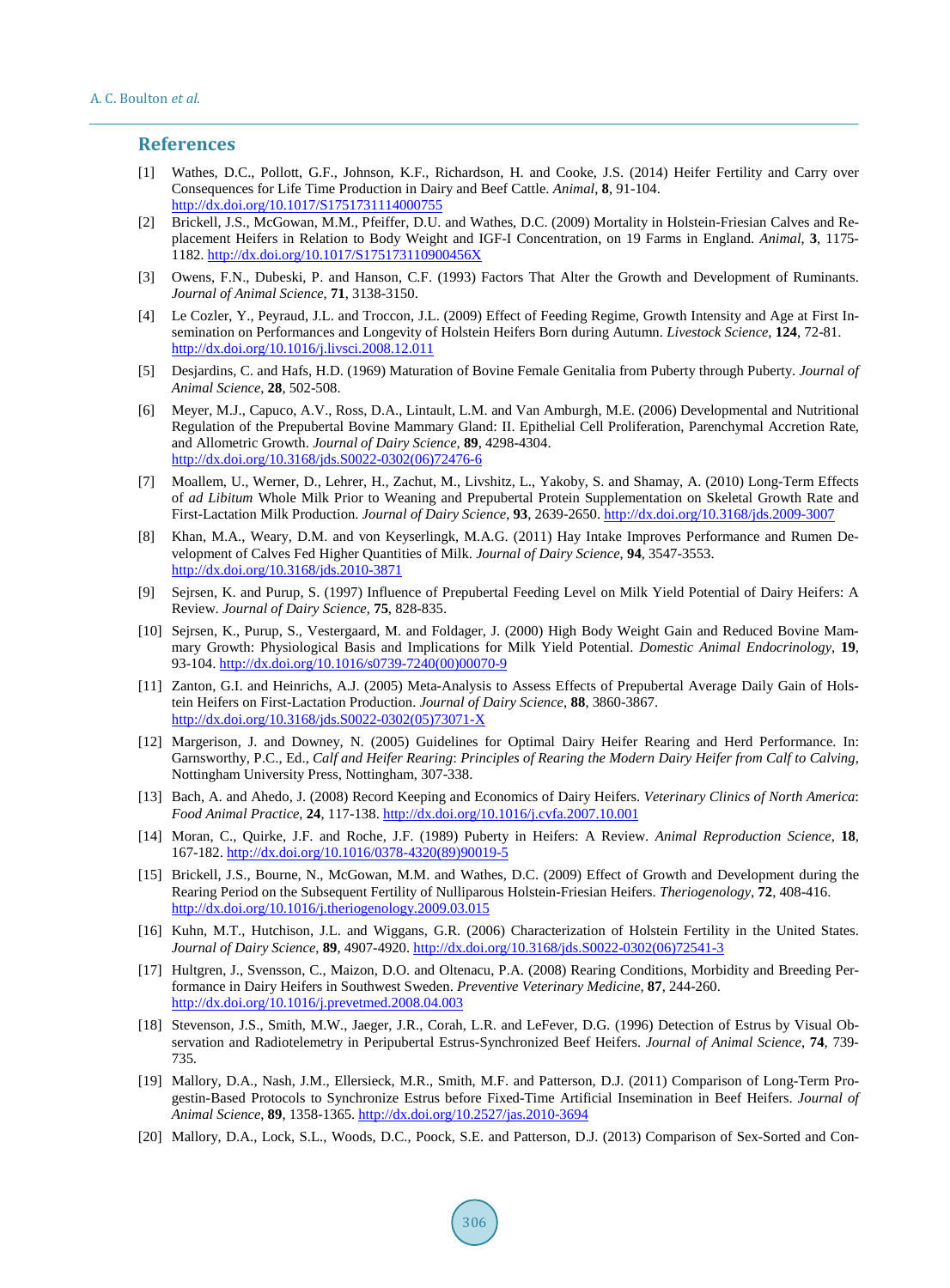ventional Semen within a Fixed-Time Artificial Insemination Protocol Designed for Dairy Heifers. *Journal of Dairy Science*, **96**, 854-856. <http://dx.doi.org/10.3168/jds.2012-5850>

- <span id="page-13-0"></span>[21] Seidel, G.E. (2014) Update on Sexed Semen Technology in Cattle. *Animal*, **8**, 160-164. <http://dx.doi.org/10.1017/S1751731114000202>
- <span id="page-13-1"></span>[22] Coop, R.L. and Holmes, P.H. (1996) Nutrition and Parasite Infection. *International Journal for Parasitology*, **26**, 951-962. [http://dx.doi.org/10.1016/S0020-7519\(96\)80070-1](http://dx.doi.org/10.1016/S0020-7519(96)80070-1)
- <span id="page-13-2"></span>[23] Forbes, A.B., Huckle, C.A., Gibb, M.J., Rook, A.J. and Nuthall, R. (2000) Evaluation of the Effects of Nematode Parasitism on Grazing Behaviour, Herbage Intake and Growth in Young Grazing Cattle. *Veterinary Parasitology*, **90**, 111-118. [http://dx.doi.org/10.1016/S0304-4017\(00\)00218-1](http://dx.doi.org/10.1016/S0304-4017(00)00218-1)
- <span id="page-13-3"></span>[24] Elsener, J., Villeneuve, A. and Côteaux, D. (2001) Evaluation of a Strategic Deworming Program in Dairy Heifers in Quebec Based on the Use of Moxidectin, an Endectocide with a Long Persistency. *The Canadian Veterinary Journal*, **42**, 38-44.
- <span id="page-13-4"></span>[25] Boulton, A.C., Rushton, J. and Wathes, D.C. (2015) A Study of Dairy Heifer Rearing Practices from Birth to Weaning and Their Associated Costs on UK Dairy Farms. *Open Journal of Animal Sciences*, **5**, 185-197. <http://dx.doi.org/10.4236/ojas.2015.52021>
- <span id="page-13-5"></span>[26] Vasseur, E., Rushen, J., de Passillé, A.M., Lefebvre, D. and Pellerin, D. (2010) A Canadian Intervention Strategy to Encourage Changes in Calves and Heifers Management to Improve Welfare in Dairy Farms. *Journal of Dairy Science*, **93**, 4414-4426. <http://dx.doi.org/10.3168/jds.2009-2586>
- <span id="page-13-6"></span>[27] Jousan, F.D., Drost, M. and Hansen, P.J. (2005) Factors Associated with Early and Mid-to-Late Fetal Loss in Lactating and Non-Lactating Holstein Cattle in a Hot Climate. *Journal of Animal Science*, **83**, 1017-1022.
- <span id="page-13-7"></span>[28] Agro Business Consultants Ltd. (2013) The Agricultural Budgeting and Costing Book. Melton Mowbray, Leicestershire.
- <span id="page-13-8"></span>[29] DairyCo. (2011) Grassland Management Improvement Programme. Agriculture and Horticulture Development Board, Stoneleigh Park, Warwickshire.
- <span id="page-13-9"></span>[30] DairyCo. (2012) PD+ Managing Heifer Rearing. [http://www.dairyco.org.uk/resources-library/technical-information/fertility/pdplus-section-10-managing-heifer-rearing/](http://www.dairyco.org.uk/resources-library/technical-information/fertility/pdplus-section-10-managing-heifer-rearing/%23.UxTkmON_slI) [#.UxTkmON\\_slI](http://www.dairyco.org.uk/resources-library/technical-information/fertility/pdplus-section-10-managing-heifer-rearing/%23.UxTkmON_slI)
- <span id="page-13-10"></span>[31] Healy, A.A., House, J.K. and Thomson, P.C. (2013) Artificial Insemination Field Data on the Use of Sexed and Conventional Semen in Nulliparous Holstein Heifers. *Journal of Dairy Science*, **96**, 1905-1914. <http://dx.doi.org/10.3168/jds.2012-5465>
- <span id="page-13-11"></span>[32] Dohoo, I., Martin, W. and Stryhn, H. (2009) Veterinary Epidemiologic Research. VER Inc., Prince Edward Island.
- <span id="page-13-12"></span>[33] Bach, A. (2011) Associations between Several Aspects of Heifer Development and Dairy Cow Survivability to Second Lactation. *Journal of Dairy Science*, **94**, 1052-1057. <http://dx.doi.org/10.3168/jds.2010-3633>
- <span id="page-13-13"></span>[34] Evans, R.D., Wallace, M., Shalloo, L., Garrick, D.J. and Dillon, P. (2006) Financial Implications of Recent Declines in Reproduction and Survival of Holstein Friesian Cows in Spring-Calving Irish Dairy Herds. *Agricultural Systems*, **89**, 165-183[. http://dx.doi.org/10.1016/j.agsy.2005.08.008](http://dx.doi.org/10.1016/j.agsy.2005.08.008)
- <span id="page-13-14"></span>[35] Gasser, C.L. (2013) Joint Alpharma-Beef Species Symposium: Considerations on Puberty in Replacement Beef Heifers. *Journal of Animal Science*, **91**, 1336-1340[. http://dx.doi.org/10.2527/jas.2012-6008](http://dx.doi.org/10.2527/jas.2012-6008)
- <span id="page-13-15"></span>[36] Brickell, J.S. and Wathes, D.C. (2011) A Descriptive Study of the Survival of Holstein-Friesian Heifers through to Third Calving on English Dairy Farms. *Journal of Dairy Science*, **94**, 1831-1838. <http://dx.doi.org/10.3168/jds.2010-3710>
- <span id="page-13-16"></span>[37] Van Amburgh, M.E., Soberon, F., Karzses, J. and Everett, R.W. (2011) Taking the Long View: Treat Them Nice as Babies and They Will Be Better Adults. *Proceedings of Western Dairy Management Conference*, Reno, 9-11 March 2011, 141-157.
- <span id="page-13-17"></span>[38] Correa, M.T., Curtis, C.R., Erb, H.N. and White, M.E. (1988) Effect of Calfhood Morbidity on Age at First Calving in New York Holstein Herds. *Preventive Veterinary Medicine*, **6**, 253-262. [http://dx.doi.org/10.1016/0167-5877\(88\)90037-2](http://dx.doi.org/10.1016/0167-5877(88)90037-2)
- <span id="page-13-18"></span>[39] Heinrichs, A.J., Jones, C.M., Gray, S.M., Heinrichs, P.A., Cornelisse, S.A. and Goodling, R.C. (2013) Identifying Efficient Dairy Heifer Producers Using Production Costs and Data Envelopment Analysis. *Journal of Dairy Science*, **96**, 1-8. <http://dx.doi.org/10.3168/jds.2012-6488>
- <span id="page-13-19"></span>[40] Department of Agriculture and Rural Development North Ireland (DARDNI) (2014) Farm Business Data 2014. [http://www.dardni.gov.uk/farm\\_business\\_data\\_2014.pdf](http://www.dardni.gov.uk/farm_business_data_2014.pdf)
- <span id="page-13-20"></span>[41] Gabler, M.T., Tozer, P.R. and Heinrichs, A.J. (2000) Development of a Cost Analysis Spreadsheet for Calculating the Costs to Raise a Replacement Dairy Heifer. *Journal of Dairy Science*, **83**, 1104-1109.